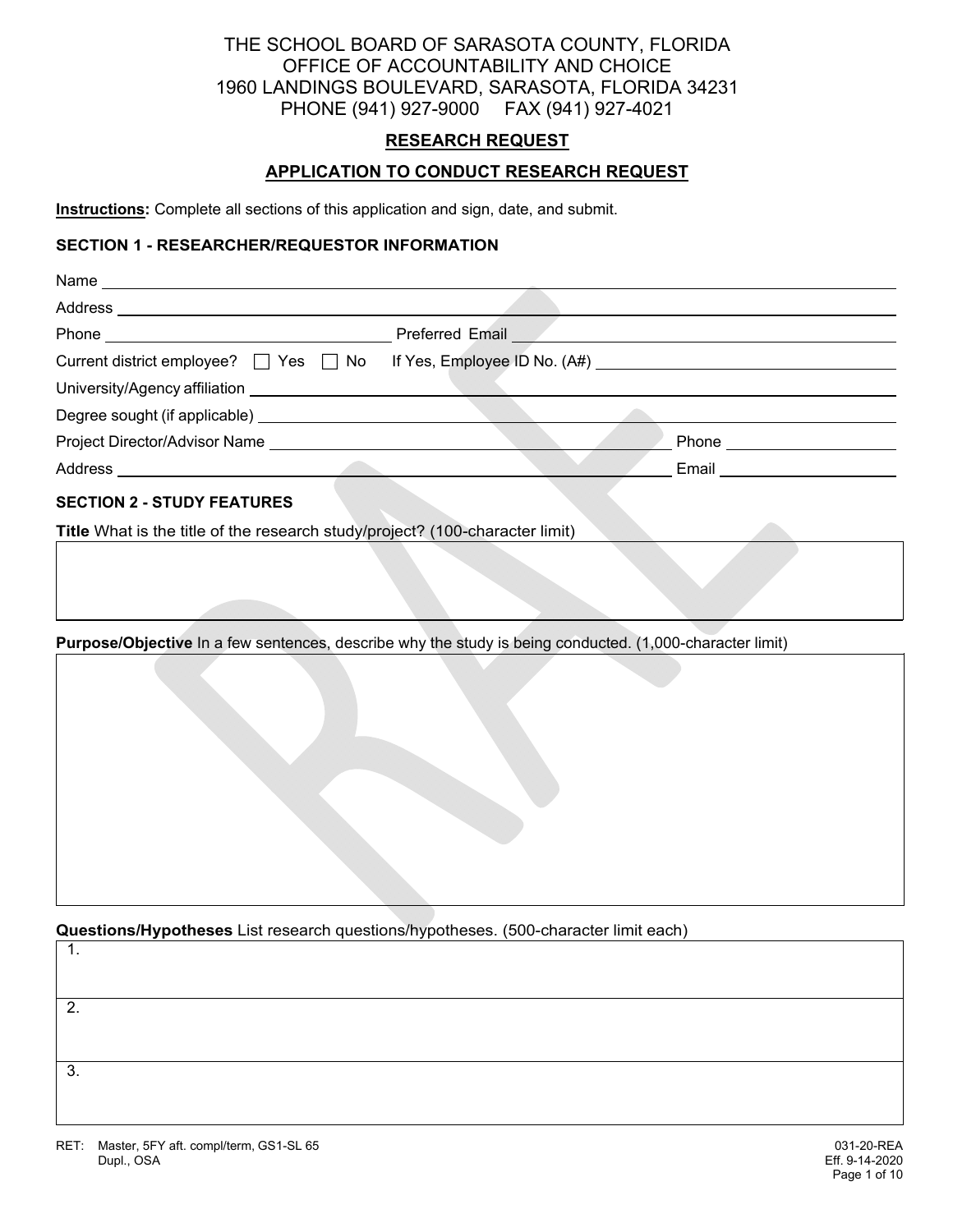Researcher/Requestor Name

## **SECTION 3 – METHODS AND PROCEDURES**

Provide a **brief** summary of research methods, including specific actions that will be taken to answer the research questions and meet the stated purpose or objective of the study. This may include procedures for research activities such as sampling, identifying participants, collecting data, and analyzing results. When discussing sampling procedures, be sure to describe how potential participants will be identified and describe sampling techniques, indicating whether the research project requires the use of a comparison/control group. (2,500-character limit)



## **Data Collection Method**

Which of these apply to data in the study? Select all that apply.

- $\Box$  Existing data, which is stored in SCS databases, is required (e.g., test scores, demographics). This data can only be released if the researcher agrees to the following statements:
	- □ I acknowledge I will not request SCS data directly from individual schools.
	- $\Box$  I understand that all existing data must be requested from the district by completing **the Data Element Request** portion of this application.
	- $\Box$  I will complete the Data Element Request Information to identify the specific data and format I will require, with the understanding that I may request up to 10 data elements and no more than the current year plus three past years will be provided.
- $\Box$  Data will be collected using instruments (e.g., observations, interviews, surveys). NOTE: Copies of all instruments must be provided with this Research Request Application.
- $\Box$  SCS data will not be requested.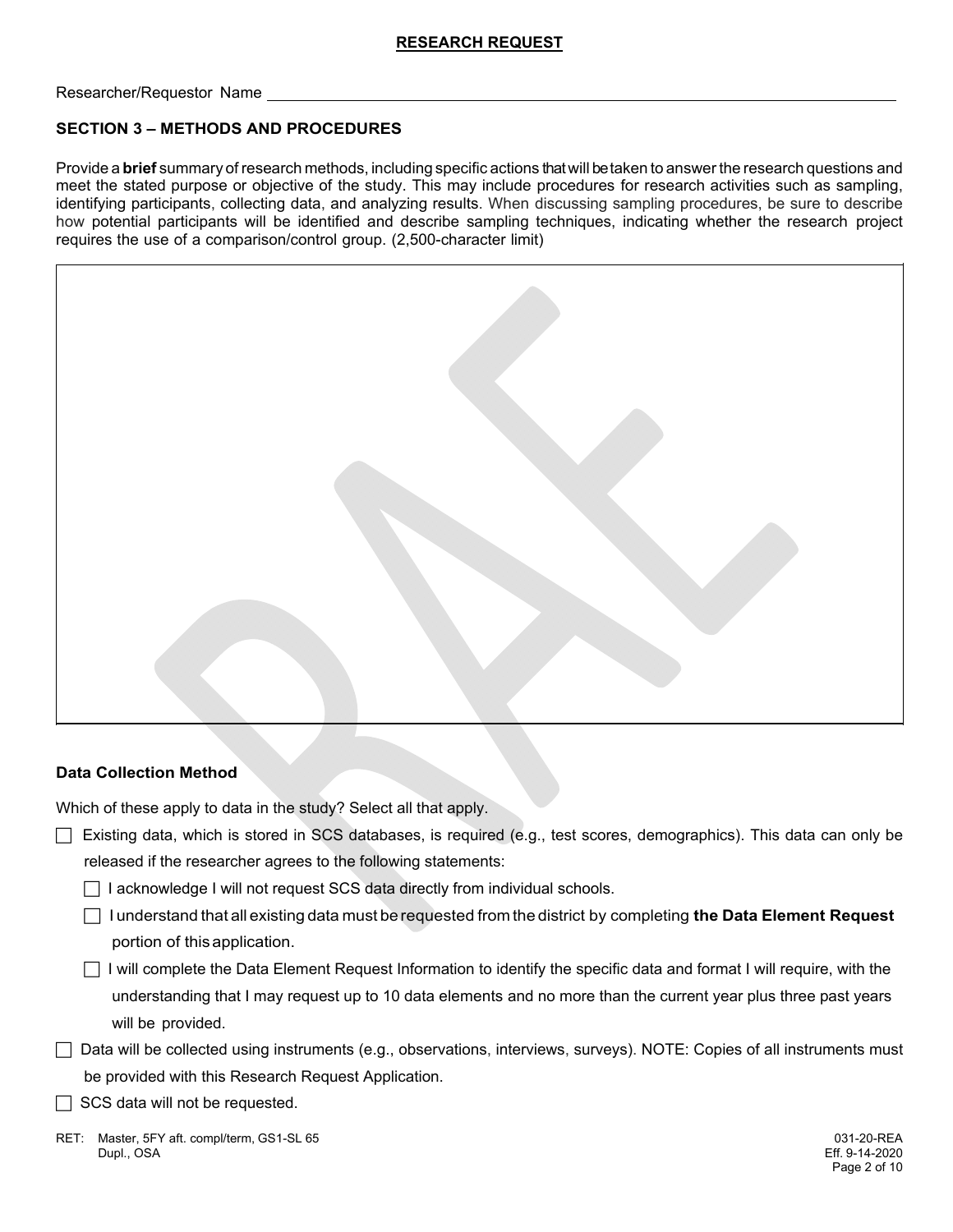Researcher/Requestor Name

#### **Data Element Request Information**

If **"E**xisting data which is stored in SCS databases is required (e.g., test scores, demographics)," was selected complete the table below. Ensure the correct terminology is used. List each data element separately with only one data element per row. Note, census data collection is not permitted (i.e., do not list "all" for any participant group).

For each data element requested, list the school years requested (e.g., 2019-20), the grade levels requested (e.g., 3, 4, and 6) and briefly describe why this data element is needed. Up to 10 data elements may be requested. NOTE: No more than the current plus three past years will be provided.

| <b>Data Element</b>       | Year(s)              | <b>Grade Level(s)</b> | School(s)           | <b>Reason</b>                                                                    |
|---------------------------|----------------------|-----------------------|---------------------|----------------------------------------------------------------------------------|
| Ex.: FSA ELA scores       | Scale scores 2017-18 | 3, 4, and 5           | Elementary School A | This school offers the reading<br>program I am studying through this<br>project. |
| Ex.: SAT ELA scale scores | Scale scores 2018-19 | 11 <sup>th</sup>      | All high schools    | The SAT scores are a predictor<br>variable in this<br>study                      |
| $\overline{1}$ .          |                      |                       |                     |                                                                                  |
| $\overline{2}$            |                      |                       |                     |                                                                                  |
| 3.                        |                      |                       |                     |                                                                                  |
| 4.                        |                      |                       |                     |                                                                                  |
| $\overline{5}$ .          |                      |                       |                     |                                                                                  |
| 6.                        |                      |                       |                     |                                                                                  |
| 7.                        |                      |                       |                     |                                                                                  |
| 8.                        |                      |                       |                     |                                                                                  |
| 9.                        |                      |                       |                     |                                                                                  |
| 10.                       |                      |                       |                     |                                                                                  |

NOTE:

- SCS does not release free/reduced lunch status.
- SCS does not release disaggregated student data if the cell size is under 10.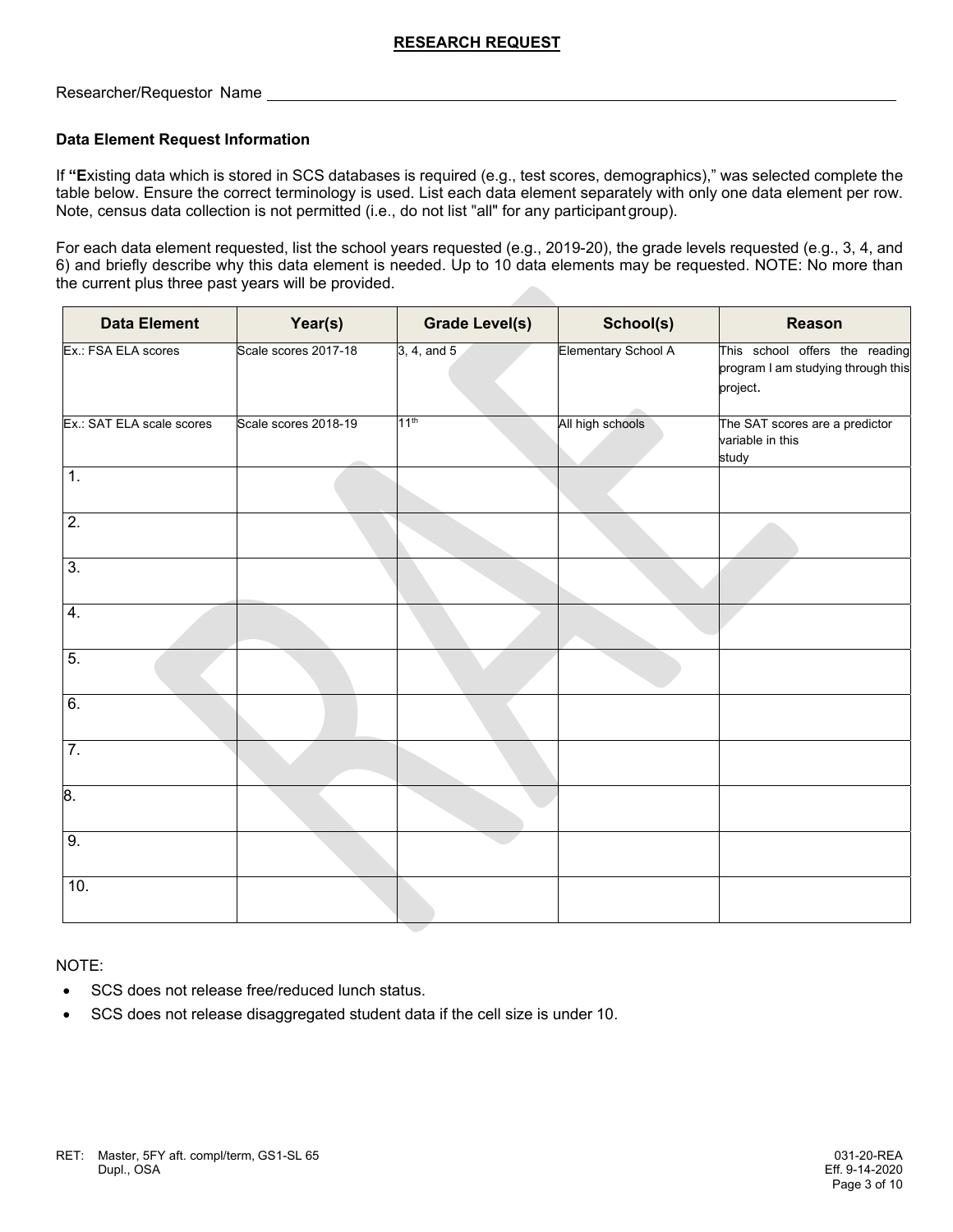#### Researcher/Requestor Name

#### **Protocols and Instruments**

If "Data will be collected using instruments (e.g., from observations, interviews, surveys)," fill out the information requested in this section and upload copies of all instruments, including documentation supporting the use of these instruments. See the Applicant Assurances on pages 8 through 10 to ensure the appropriate documentation for published and new surveys is submitted.

Which of these instruments are included in your research project? Select all that apply:  $\Box$  Observation  $\Gamma_{\Omega}$ 

| ODSEIVATION FOND                                                                                                        |
|-------------------------------------------------------------------------------------------------------------------------|
| Test                                                                                                                    |
| Survey                                                                                                                  |
| Interview/focus group                                                                                                   |
| Instruction                                                                                                             |
| Other, specify (200-character limit) What is going to be produced as a result of this research? (e.g., journals, audio, |
| video, etc.)                                                                                                            |
|                                                                                                                         |
|                                                                                                                         |
|                                                                                                                         |

**Expected Participant Information** Indicate which participant groups will be included, their grade levels or departments, the expected duration of research activities for each participant group, and the number of expected participants. List the duration of each participant group time commitment in minutes/hours. For example, if a 30-minute survey to select students in grades 6-8 is being administered, indicate the duration of research activities as 30 minutes or half an hour. Note, census data collection is not permitted (i.e., do not list "all" for any participant group).

| Participants                     | Describe the Participants<br>(include grade, subject taught, school position and specific<br>identifies other than names) | Expected<br>Number of<br>Participants | <b>Time Commitment</b> |
|----------------------------------|---------------------------------------------------------------------------------------------------------------------------|---------------------------------------|------------------------|
| Students/Grade Levels            |                                                                                                                           |                                       |                        |
| Teachers                         |                                                                                                                           |                                       |                        |
| School-Based<br>Administrators   |                                                                                                                           |                                       |                        |
| <b>Parents and Guardians</b>     |                                                                                                                           |                                       |                        |
| District-Based<br>Administrators |                                                                                                                           |                                       |                        |
| Other                            |                                                                                                                           |                                       |                        |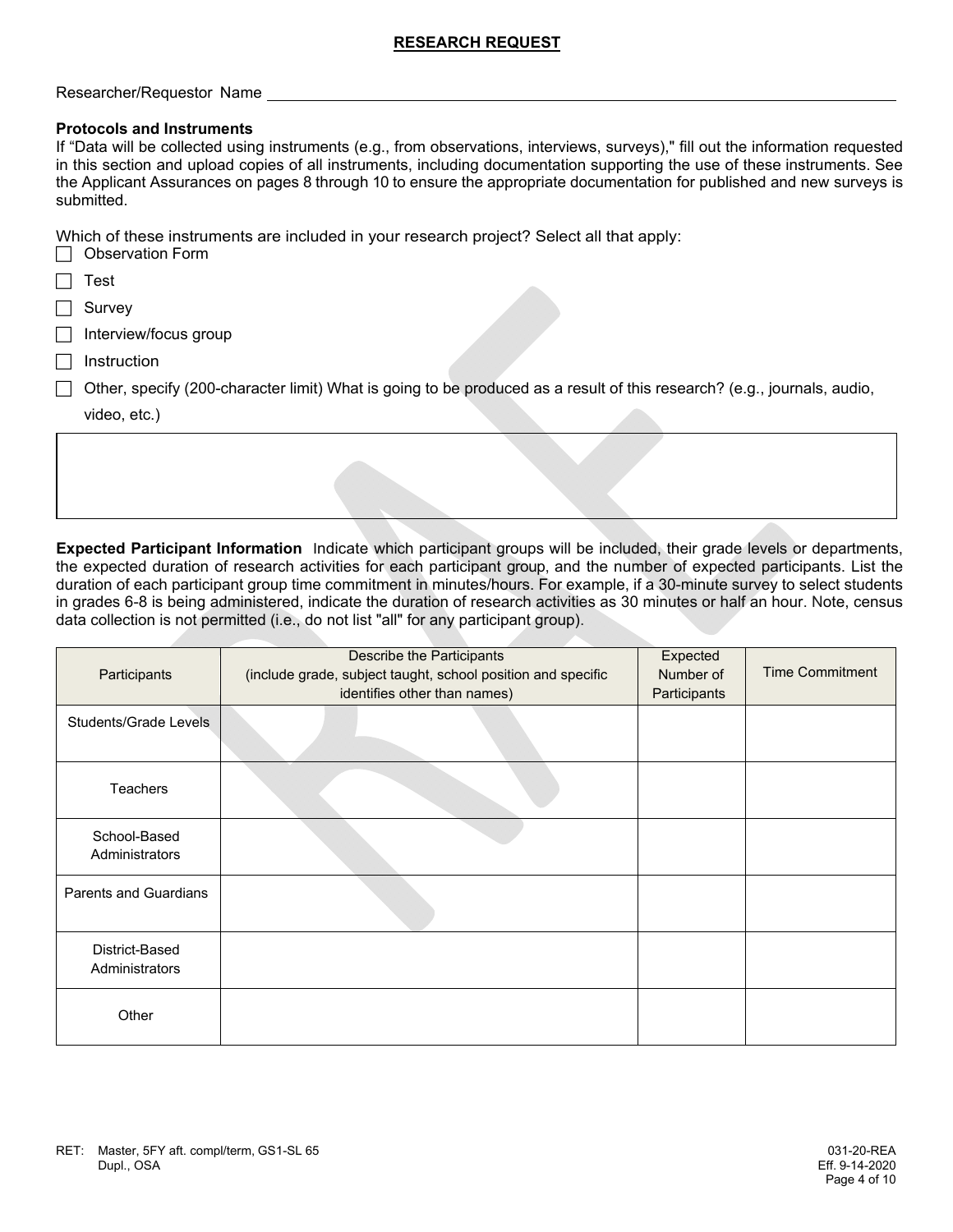Researcher/Requestor Name

**Recruitment** How will participants for the study be recruited? Provide a brief description regarding recruitment techniques (e.g., email, flyer, personally). For example, if emailing potential participants, include how access to non-SCS email addresses will be obtained since district email cannot be used for recruitment. Do not advertise the project on school property without prior written approval from the school principal or district administrator. (2,000-character limit)

**Instructional Time** Describe how any interruption to instructional time will be minimized. N/A is not an acceptable answer and if this field is left blank, the proposal will **NOT** be approved. (2,000-character limit)

**Reporting SCS requires submission of a one-page executive summary within 45 calendar days of the expiration of the Research Notice of Approval.** Other than the project's final report and mandatory one-page executive summary, describe the plan for publication and/or presentation of the findings? Include any names (e.g., journals, books) and applicable links. (2,000-character limit)

**NOTE:** Without prior approval, the district requires removal of the SCS district name, any names of schools, or names of personnel within SCS on any final reporting.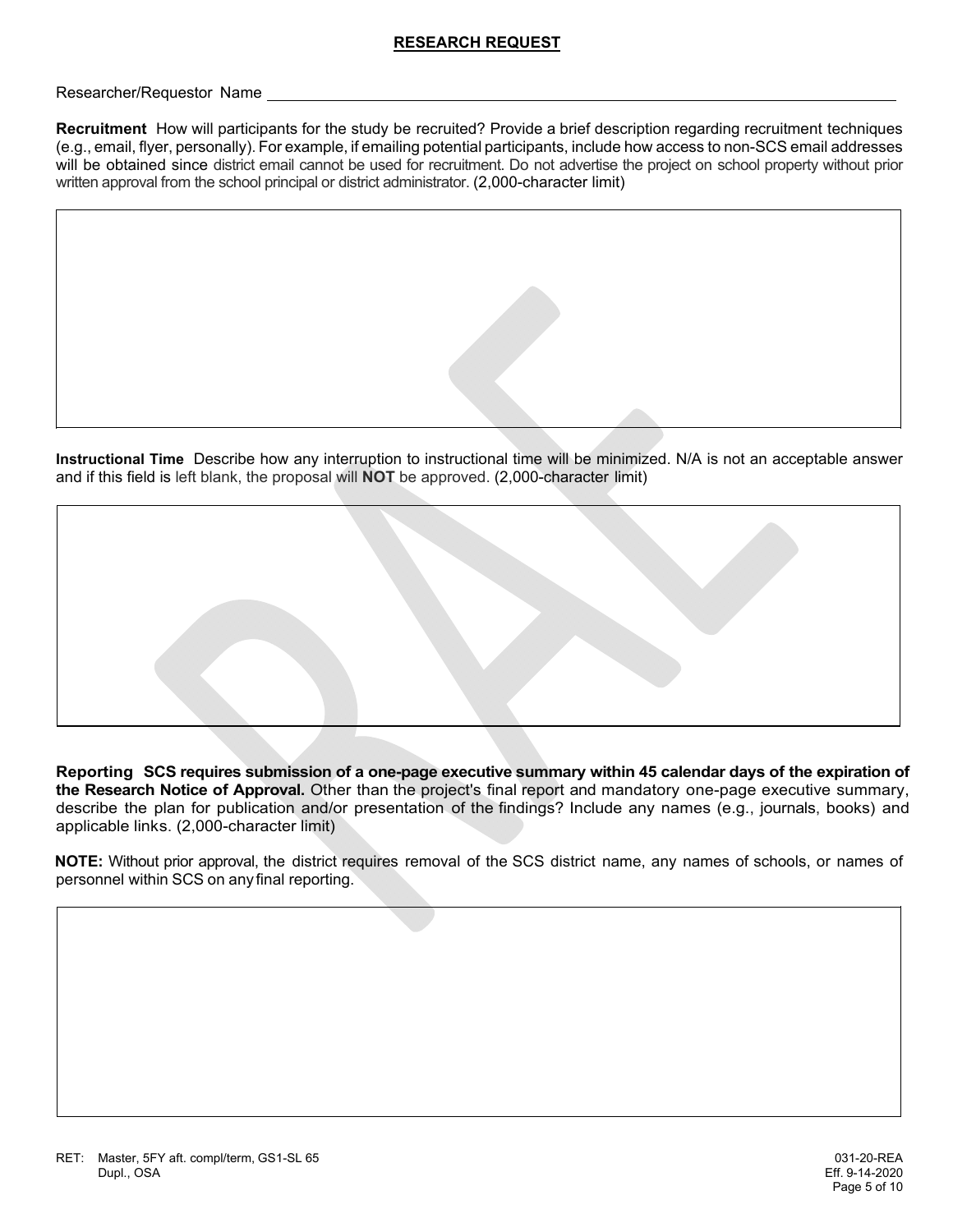Researcher/Requestor Name

**Compensation/Incentives** Does this study provide compensation or incentives to research participants and/or the school/department included in the research? Use this space to describe any compensation or incentives as well as the conditions for receiving such compensation/ incentives. (2,000-character limit)

**Significance/Benefits** How will the findings contribute to the field in a unique way? What are the benefits for SCS to participate in this study? Include a connection to the district goals and/or initiatives. (2,000-character limit)

## **SECTION 4 – SECURITY**

**Risks** What are the risks for SCS to participate in this study? **It is not plausible to claim that there are no risks involved in participation.** (2,000-character limit)

For example: "Although all study interactions are those that are normally part of regular classroom activity, teachers may feel minor discomfort when viewing video recordings of their classroom practice."

**Security of Data and Participant Privacy** Describe the measures that will be taken to ensure data security, including your website encryption type, collection methods, data storage precautions, or de-identification methods and data destruction method at the end of the study. Note all data must be destroyed after all analysis is completed and the final report is completed). (2,000-character limit)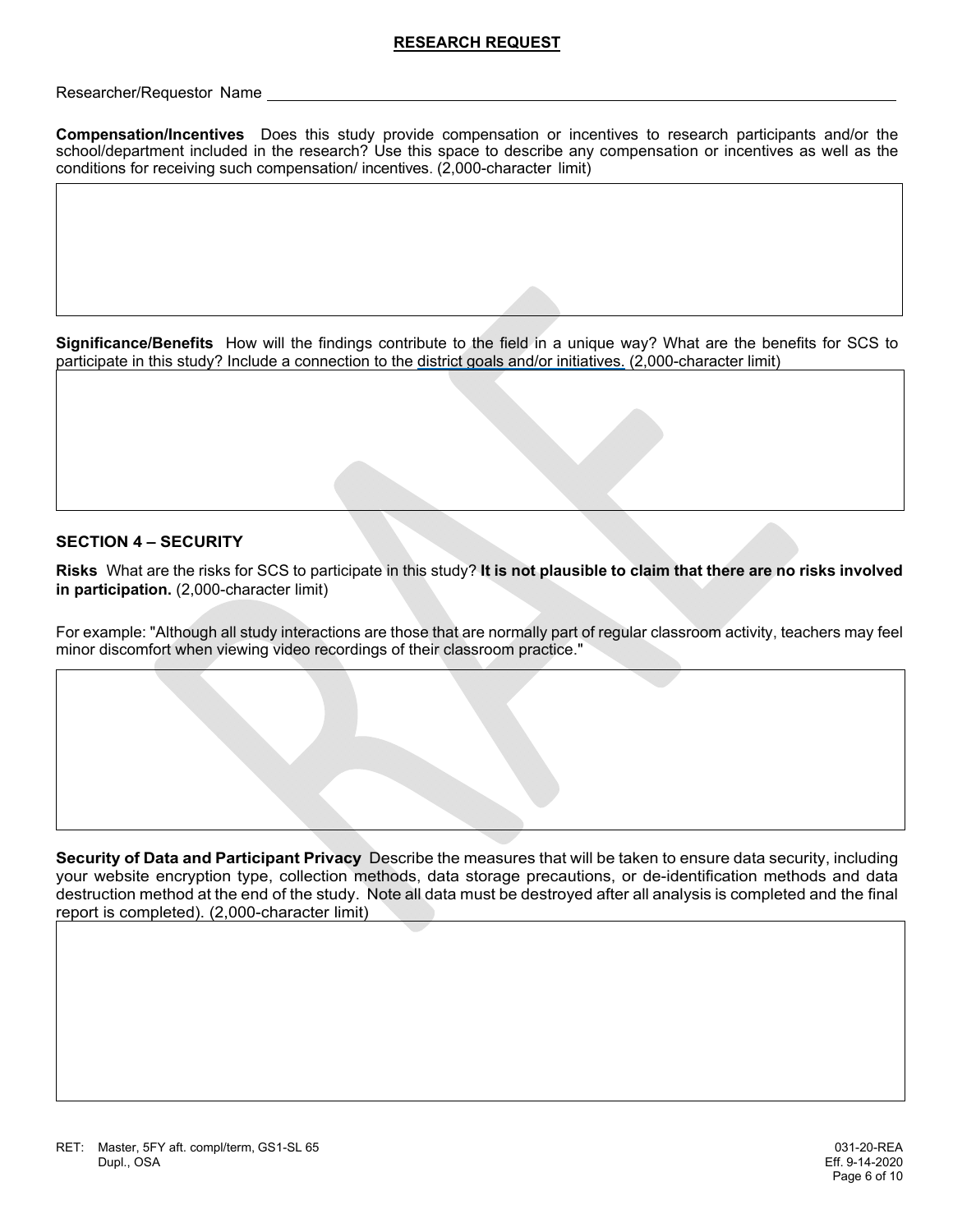Researcher/Requestor Name

## **SCS Staff/Student/Family Involvement**

 $\Box$  Yes, my research project involves in-person interaction with SCS staff, students, or families and I understand the badging requirements. See the Security Clearance document for details.

◯ No, my research project does not involve in-person interaction with SCS staff, students, or families.

#### **SECTION 5 - TIMELINE**

Enter approximate dates for each of the following events. If not applicable, type N/A.

| <b>Date</b> | Event                                                                                                                          |
|-------------|--------------------------------------------------------------------------------------------------------------------------------|
|             | Data collection - Data from SCS participants<br>$1_{\cdot}$                                                                    |
|             | Avoid the beginning/end of school year and statewide testing. See the current year School<br>Calendar and Assessment Calendar. |
|             | 2. Data request - Data from SCS databases                                                                                      |
|             | Time needed will vary according to the complexity of the request. Upon approval, allow a minimum<br>of 4 business weeks.       |
|             | 3. Report Writing - Analysis and synthesis of findings                                                                         |
|             | 4. Final Report - Submitted to institution                                                                                     |
|             | 5. Required Executive Summary or abstract due to SCS                                                                           |
|             | This should be within 45 days of the expiration of the Research Notice of Approval.                                            |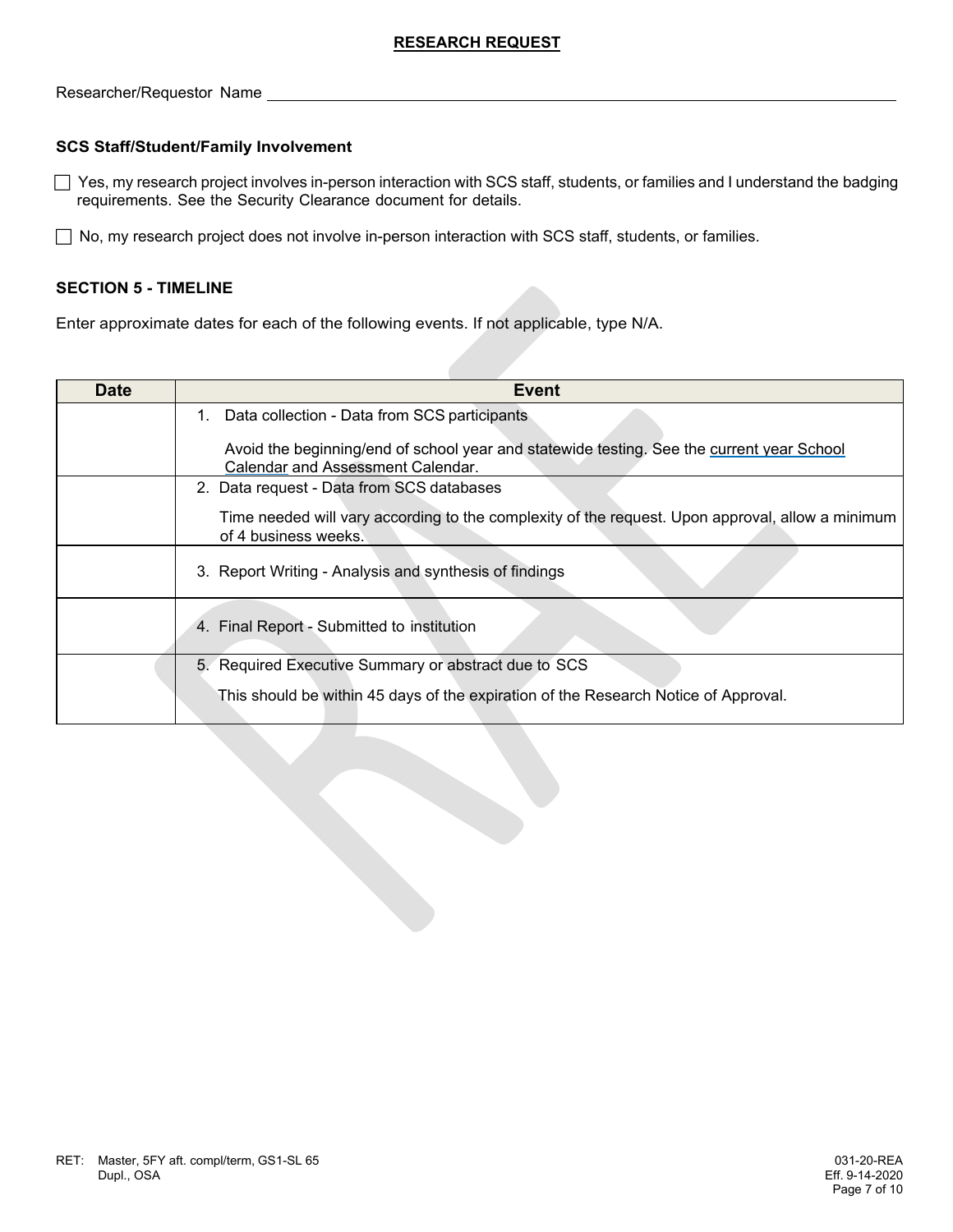# **RESEARCH REQUEST APPLICANT ASSURANCES**

**Instructions:** Read the following assurances carefully and modify your research request to ensure you meet these requirements. Check each box to indicate you understand and will comply with each requirement of conducting research in Sarasota County Schools, sign, date, and submit the document as indicated.

Researcher/Requestor Name

By submitting a research request to Sarasota County Schools:

 I understand that all requests will be reviewed by the Sarasota County Schools (SCS) Research Review Team. The SCS Research Review Team will be the final decision-making body, either approving or denying the request.

 $\Box$  I acknowledge that I have included all required documents and I understand that missing or incomplete information will result in immediate denial.

 $\Box$  I understand that contact with schools/departments and/or potential participants is considered a research activity and cannot occur until a Research Notice of Approval is granted by the SCS Research Review Team.

 $\Box$  I understand that approval does not constitute an endorsement for this research project. Approval reflects only permission to request the voluntary cooperation of SCS staff. A principal or district administrator has the right to decline participation.

#### **Data Requests**

- $\Box$  I understand that information available through SCS is, by federal and state law, confidential and shall be used only for the authorized purpose. Under no circumstances shall records and reports be released by SCS to any party unless such release is in strict accordance with the provisions, and to the entities identified in, the Family Educational Rights and Privacy Act (FERPA) 20 U.S.C. §1232g; 34 CFR Part 99, chapter 119 and section 1002.22, Florida Statutes; and SCS School Board Policies.
- I understand that any data or information gathered for this research project will be used solely for the project outlined in my research request; any additional research projects using this data and/or information will need to be approved in advance by the SCS Research Review Team.

 $\Box$  I acknowledge separate obligations in accordance with the requirements of these provisions by establishing duties of confidentiality, privacy, and nondisclosure. The information released by SCS will be used by me for generating aggregate statistics that will be used to evaluate educational programs or needs in Sarasota, Florida. A request will only be approved if it is determined to add to the educational knowledge base, meets all local requirements, and does not violate any of the prohibited activities listed below. Requests that have a potential benefit to Sarasota County schools, students and/or staff will be considered more favorably.

 $\Box$  I understand that deliberate or accidental misuse of information may result in loss of access, disciplinary action, dismissal or prosecution under the scope of all applicable federal and state laws and regulations.

 $\Box$  I understand that some data elements are readily available, such as information about assessments, demographics, course enrollment, and accountability. Data requests involving only these data elements will take up to two business weeks. Requests involving other elements will take additional resources to complete:

- 1) SCS will make every effort to provide the data at no cost to the applicant; however, SCS will charge \$100/hour for requests requiring more than one hour to fulfill.
- 2) All data requests are considered complete at the time of submission. If additional data are needed after the initial request, reimbursement at the rate of \$100/hour will be charged, regardless of the time required.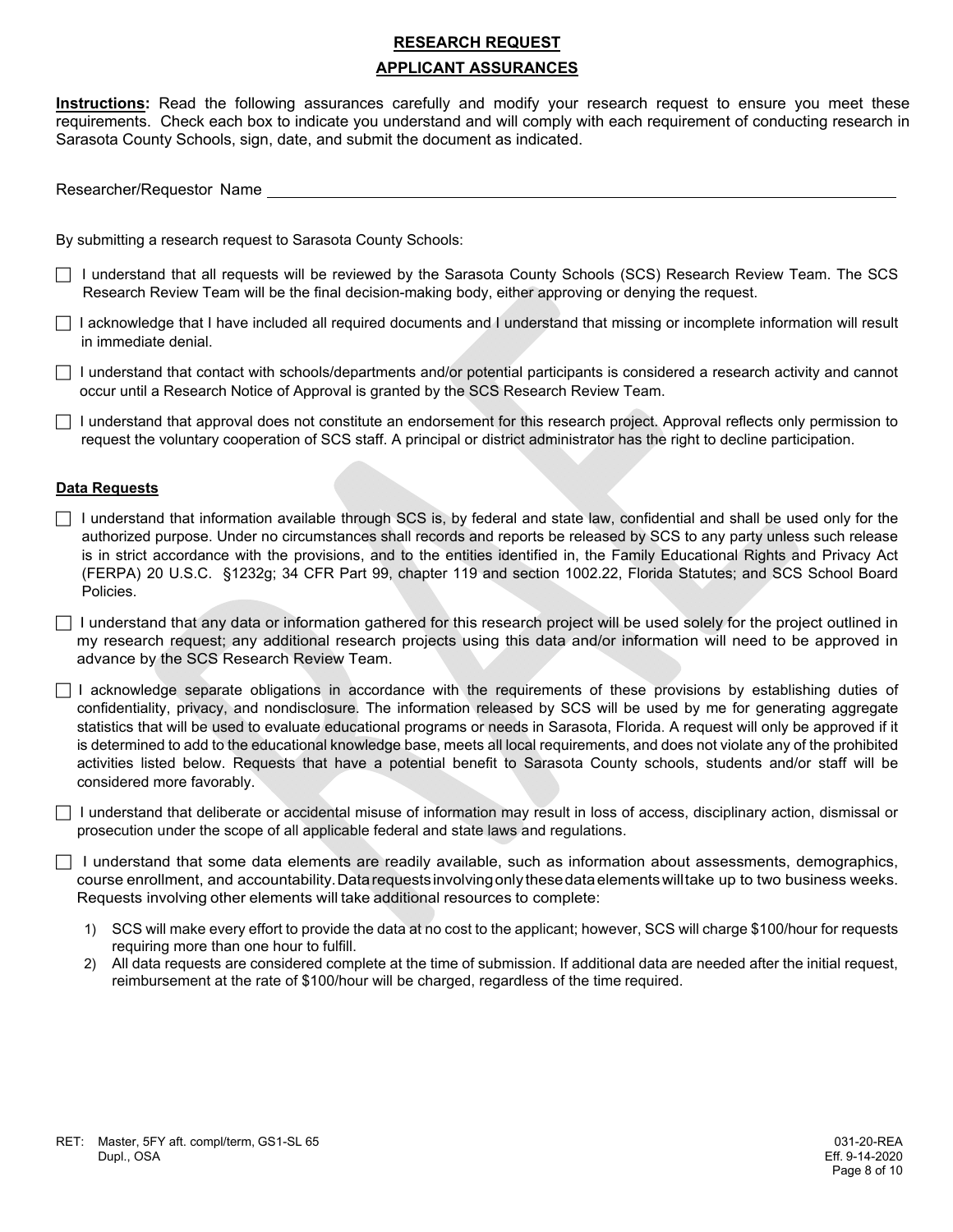#### Researcher/Requestor Name

#### **SCS Staff/Student/Family Involvement**

 I understand that consent forms and student consent is required for research involving SCS staff, students, or families. Consent forms must be provided for all research participants. If the research will involve students, a parent/guardian consent or permission form must be provided. All consent forms submitted for approval must include the required Sarasota County Schools components which can be found on the Consent – Organizational and Personal Research (029-19-RAE). An Institutional Review Board (IRB) letter does excuse you from this SCS requirement.

 I understand that gaining "assent" for participant permission from a child or adult is NOT permitted. "Assent" is a term used to express willingness to participate in research by persons who are too young to give informed consent but who are old enough to understand the proposed research in general, its expected risks, possible benefits, and the activities expected of them as subjects. If the research will involve students, student consent is required. An IRB letter does not excuse you from SCS requirements. Methods for obtaining and documenting student consent must be determined in conjunction with SCS prior to the start of any research activity in SCS.

 $\Box$  I understand that after gaining approval of a research application and before engaging in research activities, each researcher or research team member (applicant, research assistants, collaborators, etc.) who interacts in-person with SCS staff, students or families, during events or otherwise, must be prepared to show the following items at any time. I understand that I will be responsible for the costs involved in the badging process.

- A copy of the Research Notice of Approval
- Security Clearance document

#### **Reporting**

 $\Box$  I understand that I must obtain permission to use the SCS district name, any school name, or names of any personnel in research findings prior to dissertation or prospectus, defense, publication, presentation, and/or any correspondence regarding this research project. Without this written permission, the SCS district or any school name should not be included in any written or oral communication or publication regarding this research.

 $\Box$  I understand that SCS may request one complete copy of each report or product developed as a part or outcome of the research project. No charge will be made of SCS for any of these reports, copies, or products; and all will be provided within 45 calendar days of the development of the report or product, or within 45 calendar days of the end of the study, whichever comes first.

 I understand that SCS requires an Executive Summary or abstract to be submitted within 45 calendar days of the Research Notice of Approval expiration, and that SCS may post the required Executive Summary or abstract on their research website.

#### **Resubmitting or Changing a Request**

 $\Box$  I understand that I will have 12 months from the date of approval to complete this research project; if additional time is needed, I will need to submit a Research Review Committee Change Request (028-19-RAE) to SCS for an extension.

 I understand that I must complete and submit a Research Review Committee Change Request (028-19-RAE) should any part of this application change.

 $\Box$  I understand that I am obligated to report unanticipated problems or adverse events related to subject participation that occur in the context of an ongoing or closed SCS-approved research project. If there are any unanticipated problems or adverse events, I will notify SCS via email to research@sarasotacountyschools.net

#### **Survey/Interview Protocol Use**

 $\Box$  I understand that each request can only submit up to three interview protocols and/or surveys. The same survey or interview protocols in multiple languages will be considered a single survey.

 $\Box$  I understand that the SCS Research Review Team will review each survey submitted and/or interview protocol. The inclusion of any inappropriate content will result in denial.